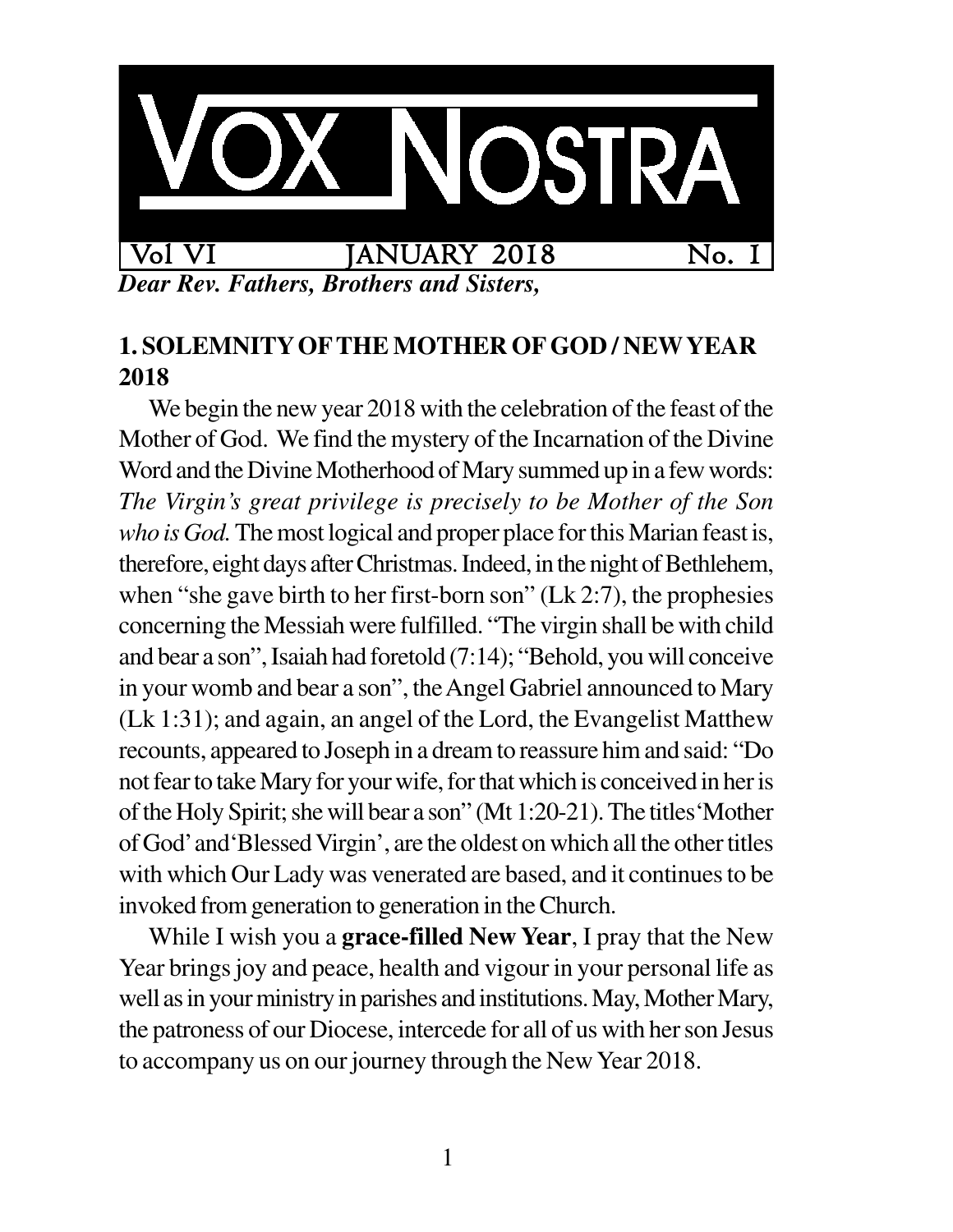#### **2. WORLD DAY OF PEACE**

January 1, every year, is observed as the **World Day of Peace** in the universal Church which is observed on January 30 in India. The message of Pope Francis for the 51<sup>st</sup> World Day of Peace titled 'Migrants and refugees: men and women in search of peace' is divided into six sections with the first offering heartfelt good wishes for peace and inviting people of good will to embrace those fleeing war, hunger and persecution. The message also poses the question, "why so many migrants and refugees?" Pope Francis answers this by considering the many conflicts forcing people to leave their homelands.He also notes the desire for a better life. He points out what is needed for migrants and refugees to find the peace they seek: a strategy combining four actions: **welcoming, protecting, promoting and integrating.**

### **3. THEME FOR THE YEAR 2018**

We are already informed that we continue with the same theme of the Word of God for the new calendar year 2018. The theme is envisioned as: ದೆವಾಚ್ಯಾ ಉತ್ರಾಚ್ಯಾ ಬಳಾನ್ ಆಮ್ಜಿಂ ಕ್ರಿಸ್ತಿ ಕುಟ್ಮಾಂ ಪೋಷಿತ್ PÀgÁåA **(Let's nourish our Christian Families by the Word of God).** While I appreciate the seriousness with which the Biblical Apostolate has been carried out in different parishes in the Year of Lectio Divina 2017 through training programmes on Lectio Divina, Bible Sunday celebrations and other creative programmes, I wish to remind that it was only a small step in the enormous Biblical Apostolate.So I urge you to plan and organize relevant, fruitful and effective programmes in the Year 2018 so that the children, youth and adults in our parishes are sufficiently nourished by the Word of God in their Christian life. I request the parish clergy to see that all families in the parishes are given a copy of the Lectio Divina Calendar 2018 supplied by Divya Jyothi and motivate the parishioners to read a chapter of the Bible daily.

### **4. WORLD DAY OF MIGRANTS AND REFUGEES 2018**

On 14 January 2018, the Church celebrates 104th **World Day of Migrants and Refugees 2018**.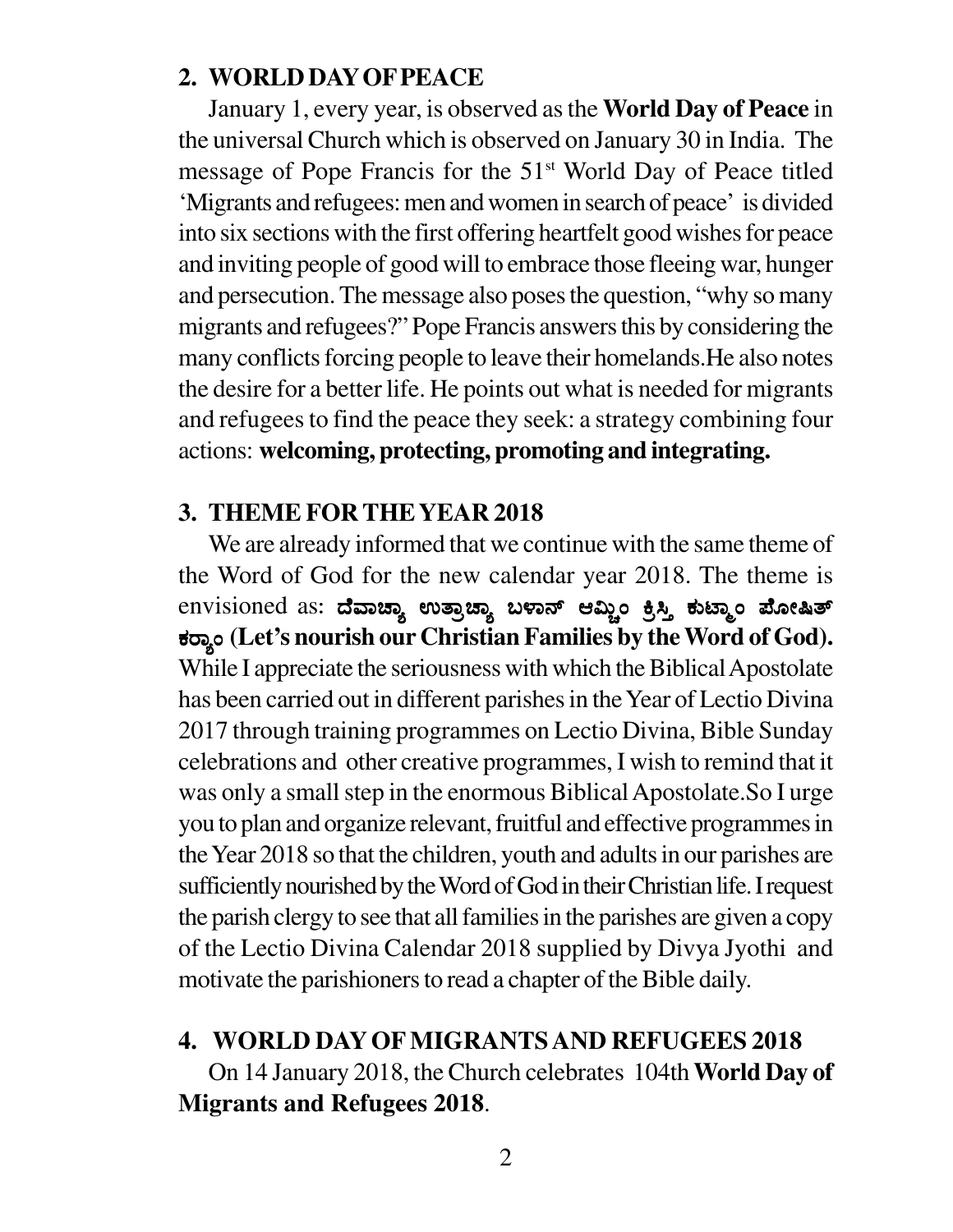# **5. PRAYER FOR CHRISTIAN UNITY OCTAVE**

Jesus prayed for unity: "I do not pray for these only, but also for those who believe in me through their word that they may all be one; even as you, Father, are in me, and I in you, that they also may be in us, so that the world may believe that you have sent me" (Jn 17:20-23). This year the prayer for Christian Unity will be held from 18 to 25 January with theme: **Your right hand, O Lord, glorious in power (Ex 15:6)**. Besides praying for Christian Unity, wherever possible, I request that common prayer services may be held along with the groups of other Christian denominations so that it gives Christians an annual opportunity to continue their quest for the unity they already share in Christ. You may contact the diocesan Director of the Commission for Ecumenism for the source material for organizing this Octave. It is also available in English at *http://www.vatican.va/roman\_curia/ pontifical\_councils/chrstuni/weeks-prayer-doc/ rc\_pc\_chrstuni\_doc\_20170613\_week-prayer-2018\_en.html*

# **6. ECUMENISM SUNDAY**

21 January 2018, Sunday during the Prayer for Christian Unity Octave, is the **Ecumenism Sunday** for the Church in India. While the CCBI Commission for Ecumenism has provided material for the Liturgy to facilitate the active participation of the faithful in the parishes and religious communities, this is an appeal to all of you not only to keep up with Ecumenism Sunday but also celebrate it in a befitting manner so that the mission of Jesus Christ may be realized in and through our incessant prayers for unity.

# **7. ANNUAL FEAST OF ST LAWRENCE BASILICA**

Preparations are in full swing to celebrate the annual Feast of St Lawrence Basilica at Attur from 21 to 25 January 2018 with the traditional solemnity and devotion with the theme: **Blessed are those who have regard for the weak (Psalm 41:1)**. While the Parish Church will celebrate Confraternity Sunday on 21 January, the festive celebrations of the Shrine will commence on the same day. Since the Shrine has been raised to the status of the Basilica, we see a steady rise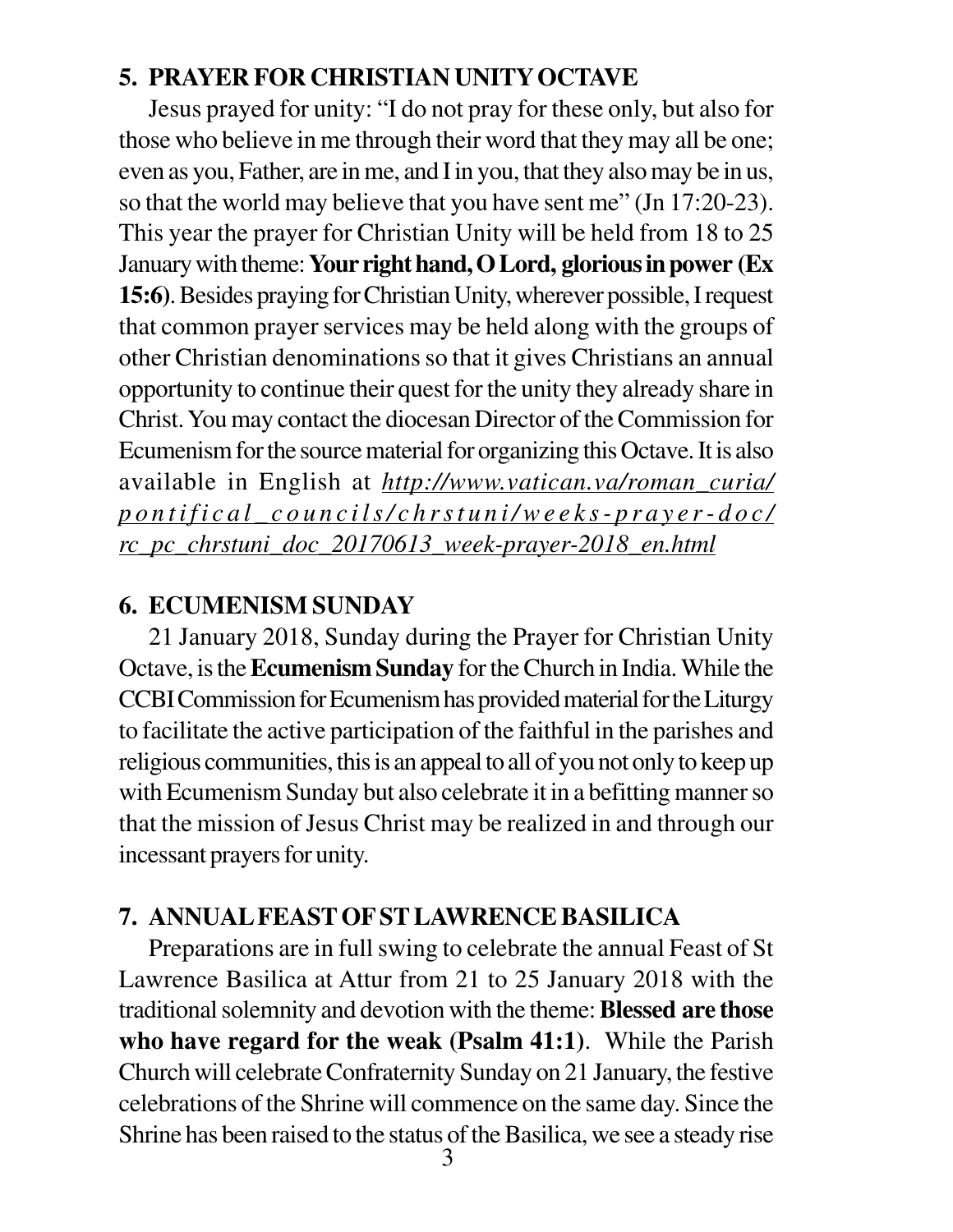in the number of pilgrims flocking to the Shrine for reconciliation, peace, prayers, favours and blessings. What is heartening and consoling to note is the desire of the Catholic faithful to approach the Sacrament of Reconciliation with great faith and a sense of repentance, which are unique at Attur. Even though nearly 300 priests opt to hear confessions during the days of the Shrine festivities, their availability during the nights of Tuesday and Wednesday, the peak hours of the pilgrims, falls drastically short. Now that we begin the festive celebrations from 21 January itself, even for 21 January, Sunday night onwards, we need to provide sufficient number of priests for confessional facility. Hence, I appeal to all our priests to make themselves available for confessions, especially during the peak hours and nights, when the presence of people is large and the need of confessors is more. This is our Diocesan Shrine, revered and held in such high esteem by the people of all faiths and walks of life. Hence it should be a matter of great pride for all of us to provide the best spiritual care and facility to them which can be done only by us, priests.

While I extend to all of you, dear Fathers, your dear parishioners, Religious Men and Women, and members of your Communities a cordial invitation to the Attur Basilica Feast, I request you Rev. Fathers, Diocesan and Religious, to make it a point to make yourself available to hear confessions. Please cooperate wholeheartedly and generously. Happy Feast of St Lawrence Basilica to all of you!

#### **8. DEDICATION OF RENOVATED CHURCH IN PAMBOOR**

The renovated Holy Cross Church at Pamboor was blessed and dedicated by me on 18 December 2017 in the presence of a large number of priests and faithful. The renovation and construction of this beautiful Church was completed in a short time, thanks to the untiring efforts of the Parish Priest, Rev. Fr Paul Rego and the whole-hearted cooperation and collaboration by the Parish Finance and Pastoral Councils, supportive parishioners, generous benefactors and the people of good will who contributed their mite towards the building of the church. I hereby express my sincere thanks and offer my congratulations